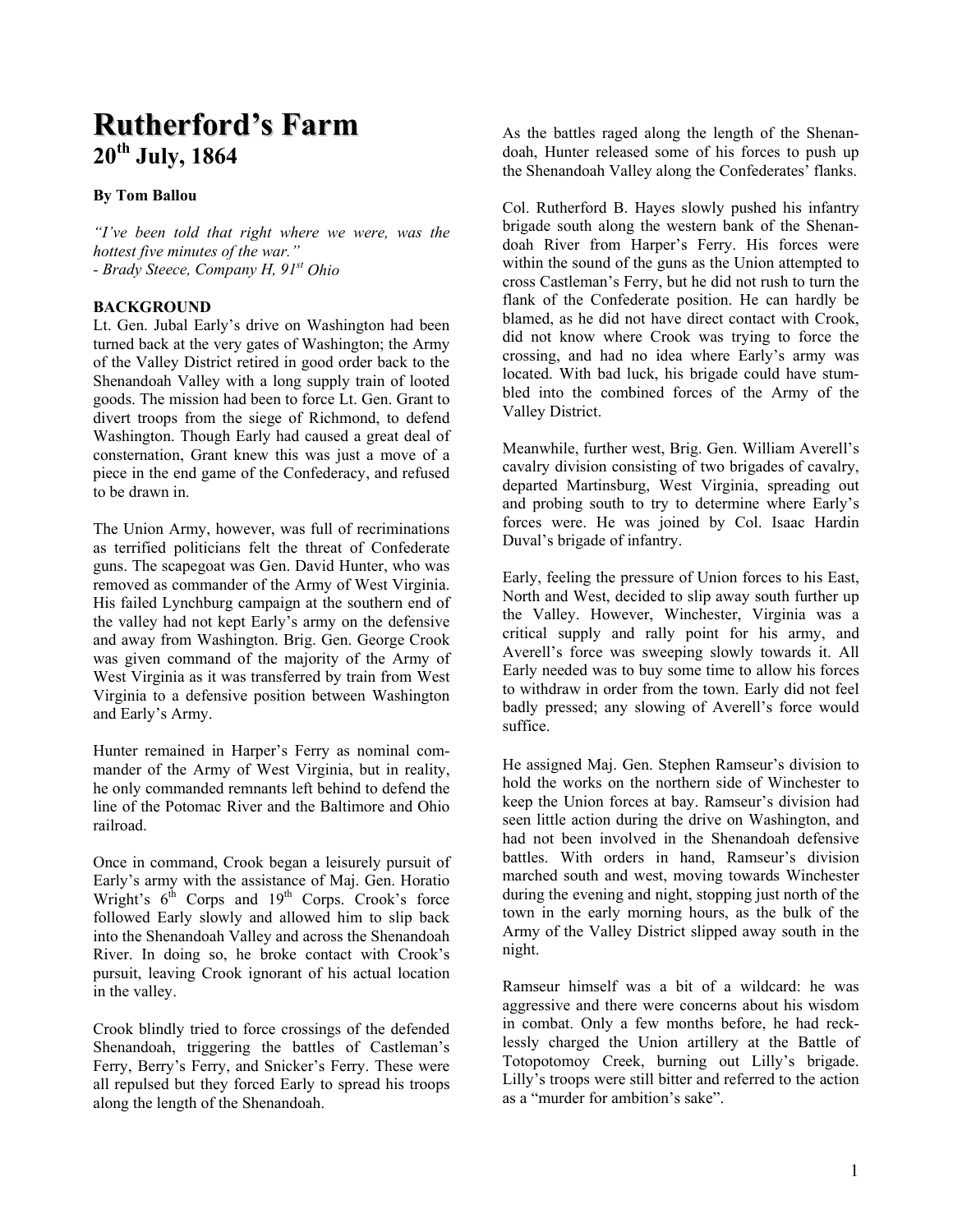In addition to his division, Ramseur also had two brigades of cavalry to assist him in the delaying action. But neither of these brigades had shown any great effectiveness, and Brig. Gen. John C. Vaughn's men had been evaluated as little better than a "band of marauders". The majority of Vaughn's troops were, in fact, merely mounted infantry and were not trained to scout or to screen.

The battle of Rutherford's Farm may have occurred due to the failure of Vaughn's scouting to fully assess the size of the force Ramseur was facing. Ramseur claimed that he had received reports from Vaughn stating the Union troops were in small force. This was later denied by Vaughn, saying his troops reported a Union division.

In spite of being scapegoated for Hunter's failures in the Lynchburg campaign, Averell had a reputation as an effective commander with an excellent record in independent commands.

Col. Isaac Hardin Duval was recognized as a solid leader. One of his West Virginian troops wrote of him, "The cool courage and soldierly bearing of this officer … are the theme of universal commendation".

The battle of Rutherford's Farm was a battle that could have been avoided if both sides had done what was expected of them.

Ramseur had been ordered to hold the works north of Winchester, but he choose to be aggressive (with visions of crushing the small Union force that Vaughn had reported) and had mustered his troops (after little sleep) to advance that morning north along the Valley Turnpike to make contact with Averell's forces. Had he held his assigned position, Averell would have contacted him and stopped as Early had expected.

Averell was ready and expecting a fight, he wrote Hunter, "Indications are that [the] enemy must attack me in the morning…. The probabilities are that I shall attack him".

Moving south, Averell had broken up his second brigade of cavalry into scouting elements to try to make contact with Early's and Crooks forces. The 14<sup>th</sup> Pennsylvania was broken into two scouting detachments, riding east and west to keep Averell from being surprised and gobbled up by Early's much larger force.

With the  $1<sup>st</sup>$  and  $3<sup>rd</sup>$  West Virginia cavalry acting as a screen, they pushed the Confederate cavalry screens back. Averell's force was a small compact mass, moving across open undulating terrain.

Vaughn's cavalry finally made a stand at a wood lot just south of Rutherford's farm, bringing up Milledge's Georgia Artillery and stalling the Union cavalry on the hill at Rutherford's Farm. With the Rebels finally making a stand, Averell brought up his guns to shake them loose.

Averell's main body was located at Carter's farm, and Ramseur's force was marching up the Valley Turnpike from Winchester. The battle that both sides were looking for was on.

## **VICTORY CONDITIONS**

Both sides want to drive the other from the field. A victory would be to exit off the opponent's edge and destroy his force.

#### **TERRAIN DESCRIPTION**

The contours are very small, only really high enough to break line of sight, so troops behind the contours can not be seen unless a force is on a higher contour.

The streams are mostly dry and represent 1" of broken terrain, provide partial cover.

The woods are light woods, and there are a couple of orchards scattered around, the most famous one being inside the wooden fence of Rutherford's Farm.

The ponds are not crossable.

Feel free to add additional fences as you see fit, I have no information on any fences outside of the one around Rutherford's farm.

## **DEPLOYMENT**

The Union 1<sup>st</sup> and 3<sup>rd</sup> WV Cavalry are dismounted and deployed in and around Rutherford's Farm. The Union artillery is 12" north of Rutherford's Farm on the Valley Turnpike.

The remaining Union troops (excluding the  $14<sup>th</sup> PA$ ) are deployed within 12" of Carter's Farm. All Union units not in LOS of the Vaughn's troops may have dummy markers.

Vaughn's Brigade starts dismounted on the wood line on either side of the Valley Turnpike  $(12^{th}, 16^{th}, \& 1^{st})$ [Carter's]). Tennessee Cavalry may remain mounted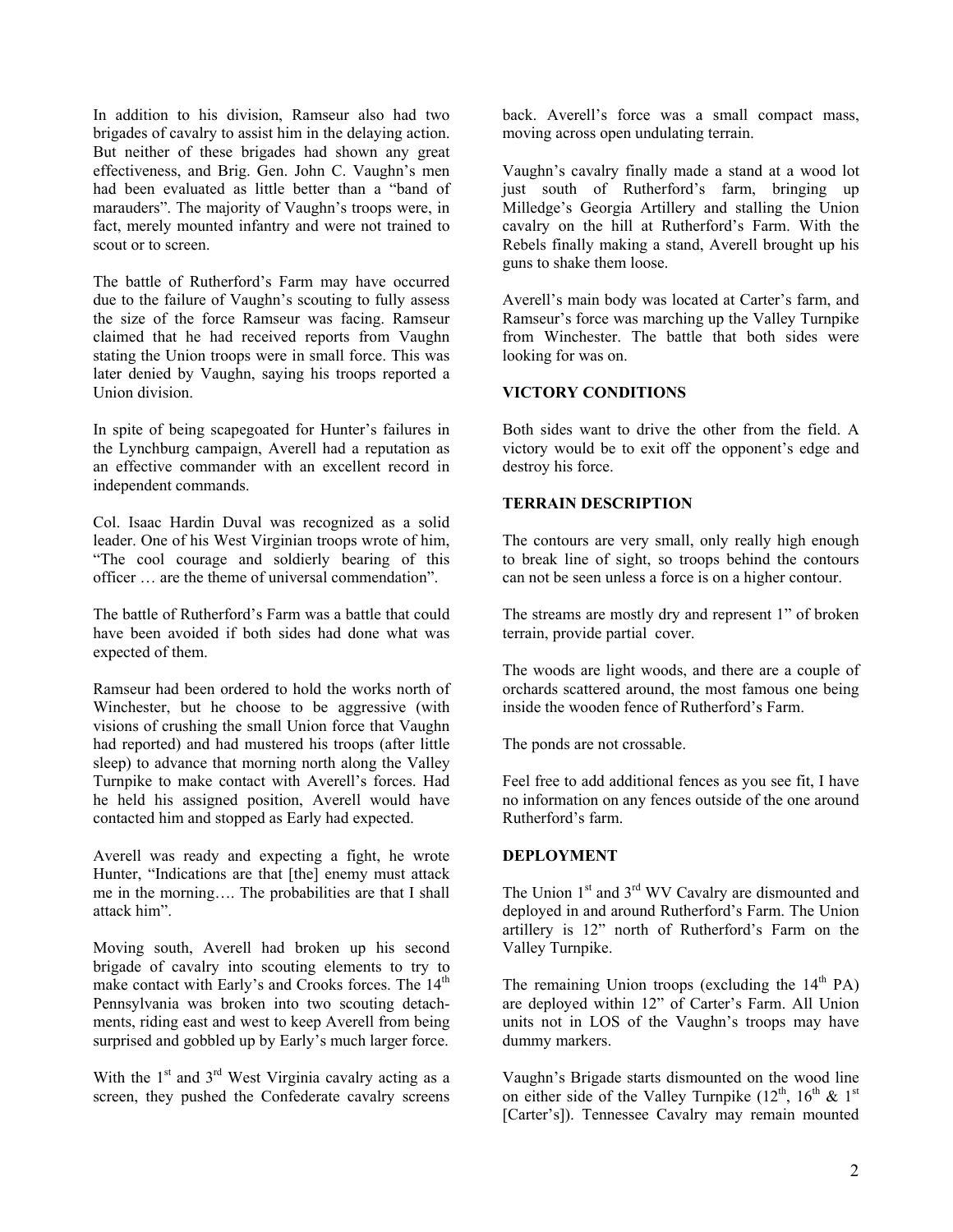and off the line if the Confederate player chooses, but must be within 12" of the rest of the brigade.

Milledge's Georgia Artillery starts deployed behind the pond on the west side of the Turnpike.

# **TIME SCHEDULE**

Start turn is 11:00 AM.

Ramseur's division starts in march column coming up the Valley Turnpike from Winchester. They start arriving on the 11:15 AM turn. They enter in the following order:

Lewis' Brigade Johnston's Brigade Lilly's Brigade Amherst (Virginia) Artillery Jackson's Brigade

All Confederate Units (excluding Vaughn's Cavalry on the edge of the wood line, and Milledge's Georgia Artillery) start hidden and may have dummy units.

Each dummy unit must take a full regiment of road distance, and they cause the delay of actual units as they enter the table.

Roll  $1d6 + 3$  – the  $14<sup>th</sup>$  PA Cavalry arrives on the road entering the western edge of the table on that turn.

# **HISTORICAL ACCOUNT**

Vaughn's troops beat back the Union Cavalry with the aid of Milledge's Artillery. They in turn were beaten back as the Union guns came on line, and fell back into the woods, and a single regiment moved west to cover the western flank of the Confederate deployment.

Ramseur's force marched up the road, sending Lewis' brigade western side of the pike and Johnston's brigade to the eastern side.

Lilly's brigade was deployed in reserve with the majority of Vaughn's force.

Jackson deployed further east of Johnston's brigade to cover his flank.

The Amherst Artillery joined Milledge's guns.

Averell had Duval deploy his brigade in line and they advanced towards Rutherford's farm. The 1<sup>st</sup> and 2<sup>nd</sup>

WV cavalry remounted and withdrew out of sight behind the hill.

Out of sight of the Rebels, the  $2<sup>nd</sup>$  West Virginia cavalry, joined by the  $3<sup>rd</sup>$  West Virginia cavalry, moved west and entered the woods to the west of Rutherford's Farm.

Though the Confederates' position looked strong, the angle of the woods caused Lewis' brigade to deploy in echelon towards the Union line.

As the Union infantry closed on the Rebels, the contact was uneven with the  $14<sup>th</sup>$  West Virginia, making contact first with the  $57<sup>th</sup>$  North Carolina of Lewis' brigade at the extreme western end of the Confederate line. At the same time, the two West Virginia cavalry squadrons were pressing the regiment of Vaughn's Tennessee mounted infantry regiment screening the western flank.

The 1<sup>st</sup> West Virginia Cavalry was deployed to cover the eastern flank of Duval's brigade. They attempted to pressure Johnston's eastern flank, were driven back by Jackson's brigade, and retired to a defence position, covering Duval.

Averell recognized that it was critical to break the Confederate flank, and pressured the  $2<sup>nd</sup>$  and  $3<sup>rd</sup>$  West Virginia to keep attacking. Finally, Vaughn's Tennesseans cracked and fell back, exposing the flank of the  $57<sup>th</sup>$  North Carolina. The  $14<sup>th</sup>$  West Virginia, seeing the 57<sup>th</sup> North Carolina waver, changed and broke them.

A cascade rout started as Johnston's brigade crumbled. Lilly attempted to stop the Union breakthrough, but was shot down as he tried to rally the troops.

At this point, Ramseur tried to stabilize the front by relocating his guns, just as the  $91<sup>st</sup>$  Ohio on the eastern end of the line charged and overran the limbering artillery.

With the guns gone and their flank exposed, Lewis's brigade began to crumble as well and fell back. Soon the entire front collapsed, screened by Jackson's troops.

Averell's troops were too badly beat up to pursue aggressively, and allowed the Rebels to retire to the works of Winchester, harassed by the sudden appearance in their rear of the detachment of the  $14<sup>th</sup>$  PA Cavalry riding to the sound of the guns.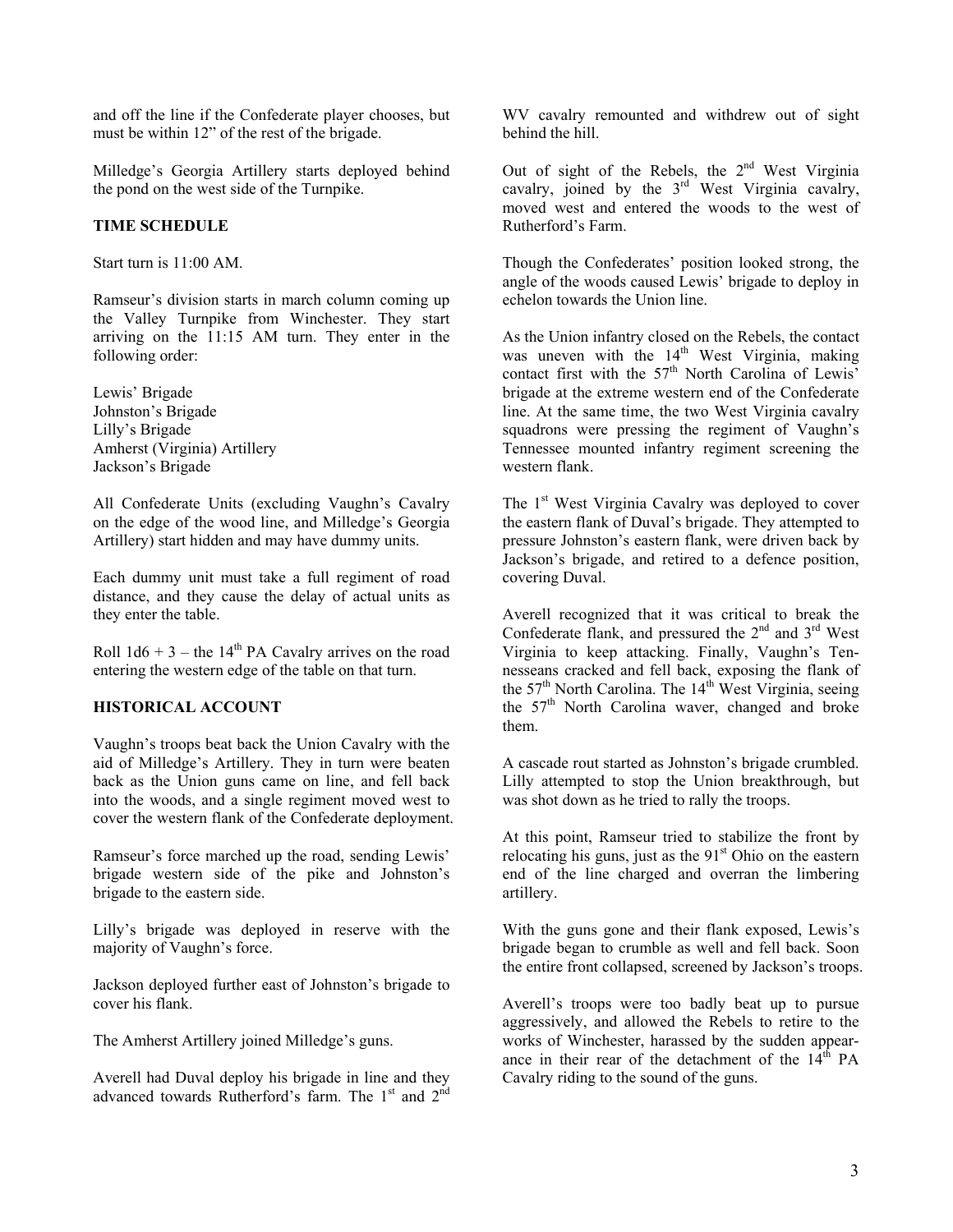Though history records Averell as the commander of this victory, he gave full credit to Duval: "Colonel, this is your fight; I have never seen such heroism and bravery displayed".

Ramseur is remembered with somewhat less distinction. The battle has many official names: "Carter's Farm", "Rutherford's Farm" and "Stephenson's Depot". The Rebel soldiers' had their own name for it: "Ramseur's Butt".

# **UNION FORCES**

# **Elements of the Army of West Virginia (Kanawha)**

## *2nd Cavalry Division:*

Brig. Gen. William Woods Averell *Able*

# **2nd Cavalry Brigade:**

Col. William H. Powell *Able* 1<sup>st</sup> West Virginia Cavalry Vet 9/8/7 BC 2<sup>nd</sup> West Virginia Cavalry Vet 8/7/6 BC  $3<sup>rd</sup>$  West Virginia Cavalry Vet 9/8/7 BC

# **Element of 1st Cavalry Brigade:**

Scouting detachment  $14<sup>th</sup> PA$  Cav Vet 5/4/3 BC

#### **2nd Brig.** *(attached from Crook's 2nd Div.)***:**  Col. Isaac Hardin Duval *Gallant*

14<sup>th</sup> West Virginia Regt.: Vet 8/5/3 RM 9th West Virginia Regt.: Vet 8/6/4 RM 91<sup>st</sup> Ohio Regiment: Crk 11/8/5 RM 34<sup>th</sup> Ohio Regiment: Vet 8/6/4 RM

# **Artillery:**

1<sup>st</sup> West Virginia Light Artillery Battery F: Sec 1 Vet LR Sec 2 Vet LR Sec 3 Vet LR (6x 3" Ordinance Rifles) 1<sup>st</sup> Ohio Independent Light Artillery: Sec 1 Vet LR Sec 2 Vet LR Sec 3 Vet LR (6x 10# Parrot Rifles)

# **CONFEDERATE FORCES Elements of the Army of the Valley District**

## *Ramseur's Division***:**

Maj. Gen. Stephen D. Ramseur *Poor*

## **Lewis' Brigade:**

Brig. Gen. Robert D. Lewis *Able*

6th North Carolina Regt. Vet 5/-/3 RM 21st North Carolina Regt. Vet 5/-/3 RM 54<sup>th</sup> North Carolina Regt. Vet 5/-/3 RM 57<sup>th</sup> North Carolina Regt. Vet 5/4/3 RM

## **Johnston's Brigade:**

Brig. Gen. Robert D. Johnston *Able* 5th North Carolina Regt. Vet 5/-/3 RM  $12<sup>th</sup>$  North Carolina Regt. Vet  $5/-/3$  RM  $20<sup>th</sup>$  North Carolina Regt. Vet 5/-/3 RM 23rd North Carolina Regt. Vet 5/-/3 RM

## **Lilly's Brigade:**

Brig. Gen. Robert Lilly *Able* Remnants of  $13<sup>th</sup>$ ,  $31st$  &  $49<sup>th</sup>$  Virginia Regts: Vet 7/6/4 RM Remnants of  $52<sup>nd</sup>$  &  $58<sup>th</sup>$  Virginia Regts: Vet  $5/4/3$  RM

#### **Nelson's Battalion (-):**

Milledge's Georgia Artillery: Vet LR  $(2x 3"$  Ord. Rifles,  $1x 10#$  Parrot) Amherst (Virginia) Artillery: Sec 1 Vet HS Sec 2 Vet LR (2x 12# Nap, 1x 3" Ord. Rifle)

## **Vaughn's Cavalry Brigade:**

Brig. Gen. John C. Vaughn *Poor*  $12^{th}$ ,  $16^{th}$  &  $1^{st}$  (Carter's) Tennessee Cavalry: Vet  $5/4/3$ RC  $39<sup>th</sup>$ ,  $43<sup>rd</sup>$  &  $59<sup>th</sup>$  Tennessee Mounted Infantry: Grn 6/5/4 RM  $3<sup>rd</sup>$ ,  $60<sup>th</sup>$ ,  $61<sup>st</sup>$ ,  $\& 62<sup>nd</sup>$  Tennessee Mounted Infantry: Grn 5/-/3 RM

#### **Jackson's Cavalry Brigade:**

Col. William L. "Mudwall" Jackson *Able*  $2<sup>nd</sup>$  Maryland,  $19<sup>th</sup>$  &  $20<sup>th</sup>$  Virginia Cavalry: Vet 8/7/6 RC 46<sup>th</sup> & 47<sup>th</sup> Virginia Cavalry: Vet 9/8/7 RC

#### **SCENARIO SPECIAL RULES**

Hidden movement each regiment/battery is given two 3x5 cards. One is marked real, one dummy. Brigade cards must be kept within command radius based on terrain. Leaders are assumed to be near the center of the formation.

Each card is moved as a standard regiment, if it is faced flat, the unit is in line formation/deployed (line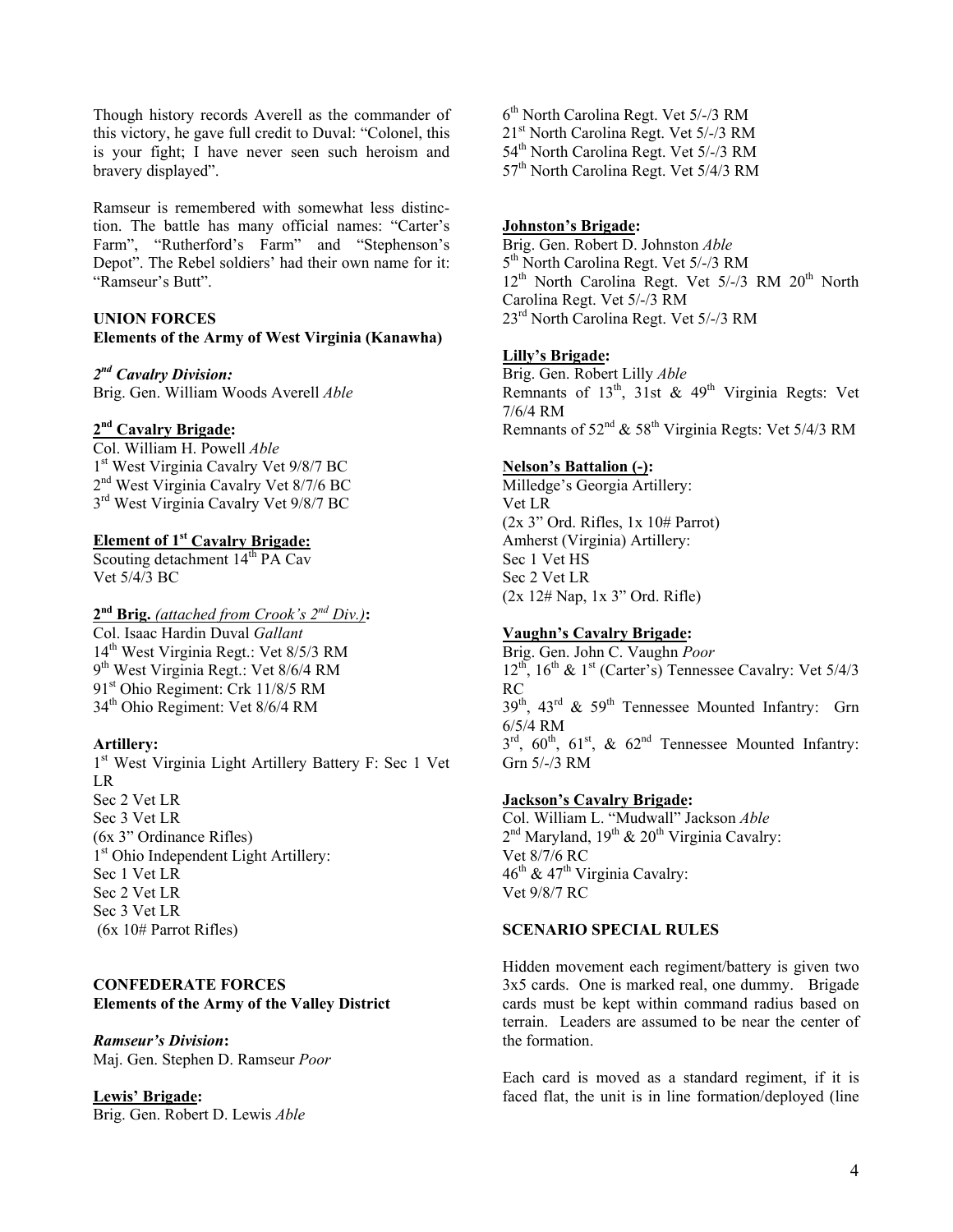or extended line), if faced narrow side the unit is column/limbered (field or march column).

Once a card comes into LOS it must be revealed as a dummy or the unit must be placed on the table. Cards that come within LOS of each other must both be revealed (this represent scouts or skimishers making contact).

Once placed on the table, the unit must deploy in the area covered by the card, and in a valid formation. The brigade's leader may deploy with the unit if the player wishes.

Woods blocks LOS for units outside of 6". Orchards blocks LOS for units outside of 8".

# **FURTHER NOTES**

The Confederate Infantry's Unreliable effectiveness reflects back-to-back marches and tired infantry; they would be normally rated as Spirited or Reliable.

Special Union spotting, Carter's Barn. Due to the low height of the hills and the size of Carter's barn, Averell stood on the roof of the barn and directed the battle. So if the LOS does not cross the Rutherford's orchard or buildings, a figure on the barn may see the southern wood lot's edge, but may not see the low ground where the ponds are located.

Hidden movement is critical to this game; there are lots of ridges to hide troops and move hidden. I recommend if you have a GM, use map movements and allow unit that break LOS to return to hidden status and place the two unit cards.